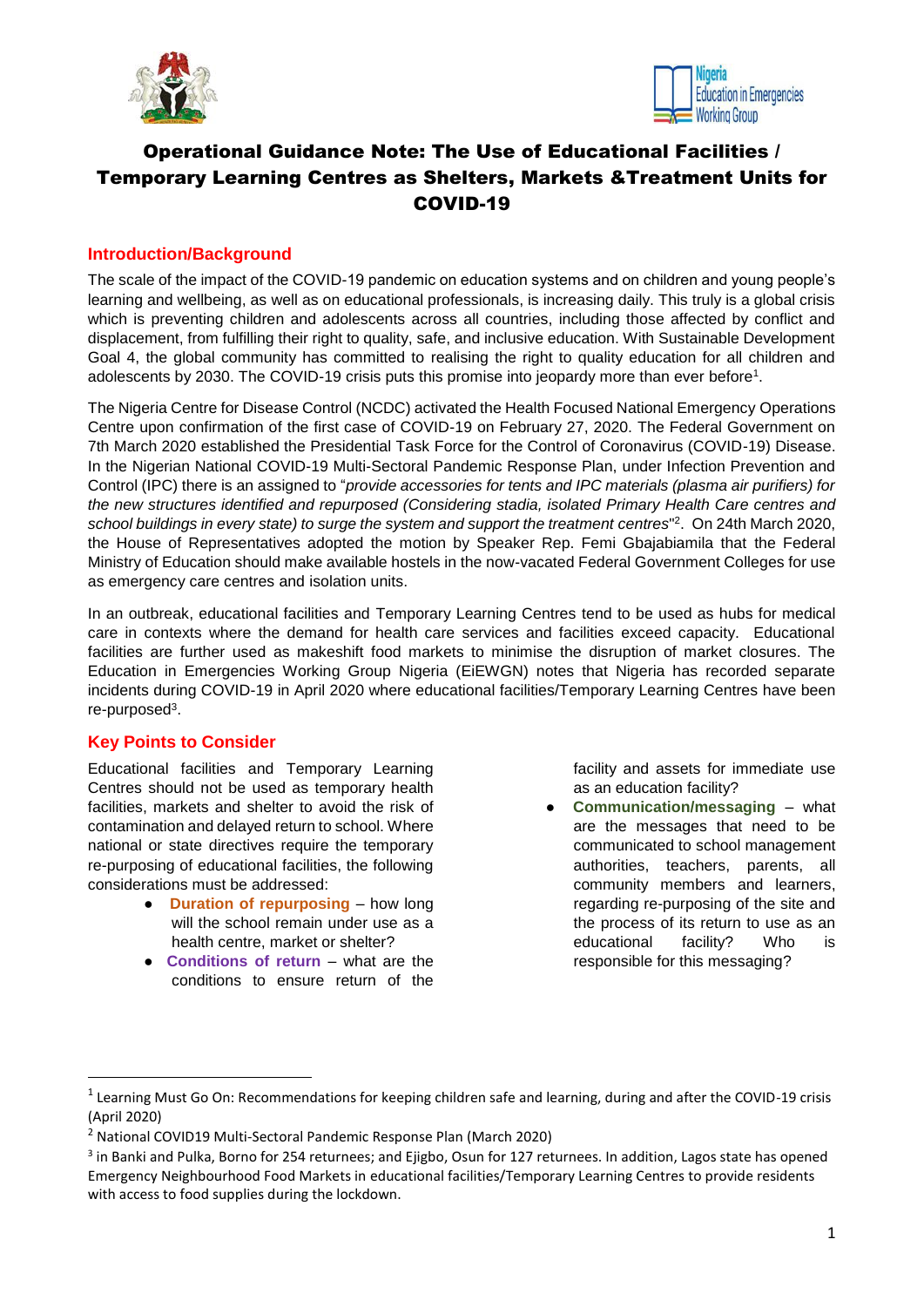## **Measures to be taken to minimize the impact of the use of educational facilities/Temporary Learning Centres as shelter/markets/treatment centres for COVID-19: Recommendations**

### *General Planning*

- The federal and state authorities should identify alternative sites to be used as shelters, markets, and clinical treatment centres to ensure that educational facilities/Temporary Learning Centres are only re-purposed as the last option.
- The federal and state authorities should have a budget for repairs, construction of temporary latrines, provision of clean running water, handwashing facilities and disinfection consumables.

[https://mcusercontent.com/ba7a4647963c9](https://mcusercontent.com/ba7a4647963c92eabff06651a/files/8beea758-deea-4ff6-9571-0419de56522f/SOP_Shelter_Disinfection__2020.docx) [2eabff06651a/files/8beea758-deea-4ff6-](https://mcusercontent.com/ba7a4647963c92eabff06651a/files/8beea758-deea-4ff6-9571-0419de56522f/SOP_Shelter_Disinfection__2020.docx) [9571-](https://mcusercontent.com/ba7a4647963c92eabff06651a/files/8beea758-deea-4ff6-9571-0419de56522f/SOP_Shelter_Disinfection__2020.docx) 0419de56522f/SOP\_Shelter\_Disinfection [2020.docx](https://mcusercontent.com/ba7a4647963c92eabff06651a/files/8beea758-deea-4ff6-9571-0419de56522f/SOP_Shelter_Disinfection__2020.docx)

Disadvantages arising from the use of the educational facilities/Temporary Learning Centres as a shelter, market, or clinic should be offset by tangible benefits for the educational facilities/Temporary Learning Centres (i.e. improving health, building structures, etc.)

### *When an educational facility/Temporary Learning Centre is designated as a shelter/market/treatment centre by the authorities*

- The head teacher should be involved in the decision to re-purpose the educational facility. S/he should, in conjunction with relevant agencies and task force, take joint inventory of facilities and other assets/resources to be handed over.
- Before the school is re-purposed for use as a shelter, market, or treatment centre, the head teacher should be given time to remove or store furniture, school equipment, and other assets.
- All facilities (classrooms, toilets, sinks, hostels, child friendly spaces etc.) should be cleaned daily according to NCDC and WHO guidelines.

[\(https://ncdc.gov.ng/themes/common/docs/](https://ncdc.gov.ng/themes/common/docs/protocols/175_1583410399.pdf) [protocols/175\\_1583410399.pdf\)](https://ncdc.gov.ng/themes/common/docs/protocols/175_1583410399.pdf), [https://www.who.int/emergencies/diseases/](https://www.who.int/emergencies/diseases/novel-coronavirus-2019/technical-guidance/guidance-for-schools-workplaces-institutions) [novel-coronavirus-2019/technical](https://www.who.int/emergencies/diseases/novel-coronavirus-2019/technical-guidance/guidance-for-schools-workplaces-institutions)[guidance/guidance-for-educational](https://www.who.int/emergencies/diseases/novel-coronavirus-2019/technical-guidance/guidance-for-schools-workplaces-institutions)  [facilities/Temporary Learning Centres](https://www.who.int/emergencies/diseases/novel-coronavirus-2019/technical-guidance/guidance-for-schools-workplaces-institutions)[workplaces-institutions](https://www.who.int/emergencies/diseases/novel-coronavirus-2019/technical-guidance/guidance-for-schools-workplaces-institutions)

Once a date for the official re-opening of educational facilities/Temporary Learning Centres is given, the centres should be returned to their original purpose immediately so as to ensure that the educational facilities/Temporary Learning Centres can be re-opened on time. As part of this handing back, the entire educational and learning environment should be cleaned and disinfected in coordination with the Ministry of Education, Ministry of Health, Ministry of Environment, Ministry of Water Resources, Child Protection, local actors (including CSOs, **women groups, mothers' associations**) and authorities. Any structural damage to the educational facilities should also be made good. This process must be transparent and communicated to learners, parents, caregivers, educators and the community so as to reduce reluctance of learners' return to school for fears of contamination.

Systems to listen to and address concerns that learners and educators may have once learning resumes should be established and supported.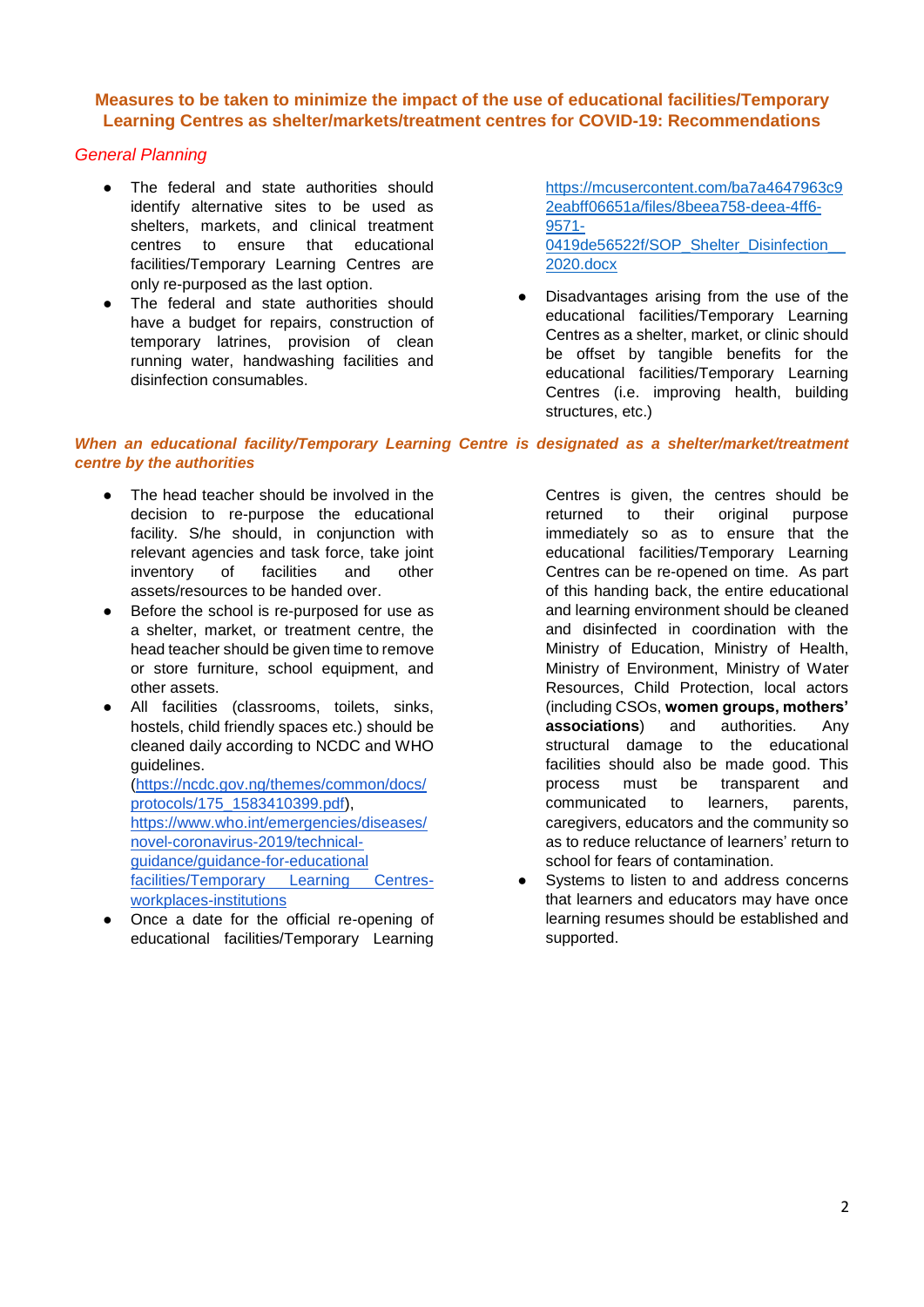# **Recommended Accountability and Operational Guidelines**

| <b>Action</b>                                                                                                                                                                 | <b>Responsible Actor(s)</b>                                                                                                                                             | <b>Monitoring Actor(s)</b>                                                                                                                                                                                                                                                                                | <b>Timeline</b>                                                                                                                                                      |
|-------------------------------------------------------------------------------------------------------------------------------------------------------------------------------|-------------------------------------------------------------------------------------------------------------------------------------------------------------------------|-----------------------------------------------------------------------------------------------------------------------------------------------------------------------------------------------------------------------------------------------------------------------------------------------------------|----------------------------------------------------------------------------------------------------------------------------------------------------------------------|
| Identification and<br>designation of<br>educational facilities and<br>temporary learning<br>facilities as shelters,<br>markets and treatment<br>units for COVID-19.           | <b>Lead: State Governor</b><br><b>Others: Commissioners for</b><br>Education, Health,<br>Environment, Agriculture,<br>Market, Industry and<br>PTA/SBMC Chair.           | <b>CSOs in Education and Health</b><br>sectors. Women groups, Mothers'<br>Associations. State multi-sectoral<br><b>Task force Team. PTA/SBMC</b><br>representatives. State Agency for<br>Mass Education (SAME).                                                                                           | As indicated by State<br>Governor,<br><b>Commissioner for</b><br>Health.                                                                                             |
| Inventory of educational<br>facilities/Temporary<br>Learning Centres assets                                                                                                   | Lead: Head teacher<br><b>Others: State Ministry of</b><br>Education (SMoE), SUBEB<br>and PTA/SBMC<br>representatives.                                                   | <b>Commissioners for Education and</b><br>Health or their representatives;<br>SUBEB;<br><b>CSOs working on Education and</b><br>Health. Women groups, Mothers'<br>Associations.                                                                                                                           | Prior to re-purposing<br>of school facilities.<br><b>Guided by timelines</b><br>given by SMoE and<br>Health authorities.                                             |
| Removal and/or storage<br>of furniture and<br>educational<br>facilities/Temporary<br><b>Learning Centres</b><br>equipment and other<br>assets into separate,<br>locked rooms. | Lead: Head teacher<br><b>Others: PTA/SBMC</b><br>representative.                                                                                                        | <b>Representatives of SMoE and</b><br>Health; SUBEB; CSOs in<br>Education, and Health. Women<br>groups, Mothers' Associations.                                                                                                                                                                            | Prior to re-purposing<br>of educational<br>facilities/Temporary<br><b>Learning Centres</b><br>facilities                                                             |
| Provision of hygiene and<br>sanitation facilities/<br>materials (including<br>replenishment<br>monitoring as needed)                                                          | <b>Lead: Commissioners for</b><br><b>Education, Health and Water</b><br>Resources;<br><b>Others: Rural, Water and</b><br>Sanitation agency<br>(RUWASA)                  | <b>SMoE and SUBEB (Quality</b><br>Assurance, School Health,<br>Planning, and Administration). State<br><b>Agency for Mass Education</b><br>(SAME). Local Government<br><b>Education Authority (LGEA).</b><br>Women groups, Mothers'<br>Associations. CSOs in Education,<br><b>Health and WASH sectors</b> | Prior to re-purposing<br>of educational<br>facilities/Temporary<br><b>Learning Centres</b><br>facilities to last<br>throughout duration<br>of re-purposing.          |
| Training in hygiene<br>maintenance of the<br>educational facilities and<br><b>Temporary Learning</b><br>Centres for duration of<br>re-purposing.                              | <b>Lead: Commissioners for</b><br>Education, Health and Water<br>Resources;<br><b>Others: Rural, Water and</b><br>Sanitation agency<br>(RUWASA)                         | <b>SMoE and SUBEB (Quality</b><br>Assurance, School Health,<br>Planning, and Administration). State<br><b>Agency for Mass Education</b><br>(SAME), LGEA, Women groups,<br>Mothers' Associations.                                                                                                          | Prior to re-purposing<br>of educational<br>facilities and<br><b>Temporary Learning</b><br>Centres' facilities to<br>last throughout<br>duration of re-<br>purposing. |
| Daily<br>cleaning<br>and<br>adherence to WHO and<br><b>NCDC</b><br>Guidelines<br>(classrooms,<br>toilets,<br>sinks, hostels etc.).                                            | <b>Lead: Commissioners for</b><br>Health, Agriculture, Market &<br>Industry and Education,<br>PTA/SBMC Chair.<br>Others: Rural, Water and<br>Sanitation agency (RUWASA) | <b>SMoE and SUBEB (Quality</b><br>Assurance, School Health and<br>Administration), LGEA, Head<br>teacher/ PTA/SBMC representative,<br>community and local groups,<br>including Women groups, Mothers'<br>Associations.                                                                                    | <b>Daily</b>                                                                                                                                                         |